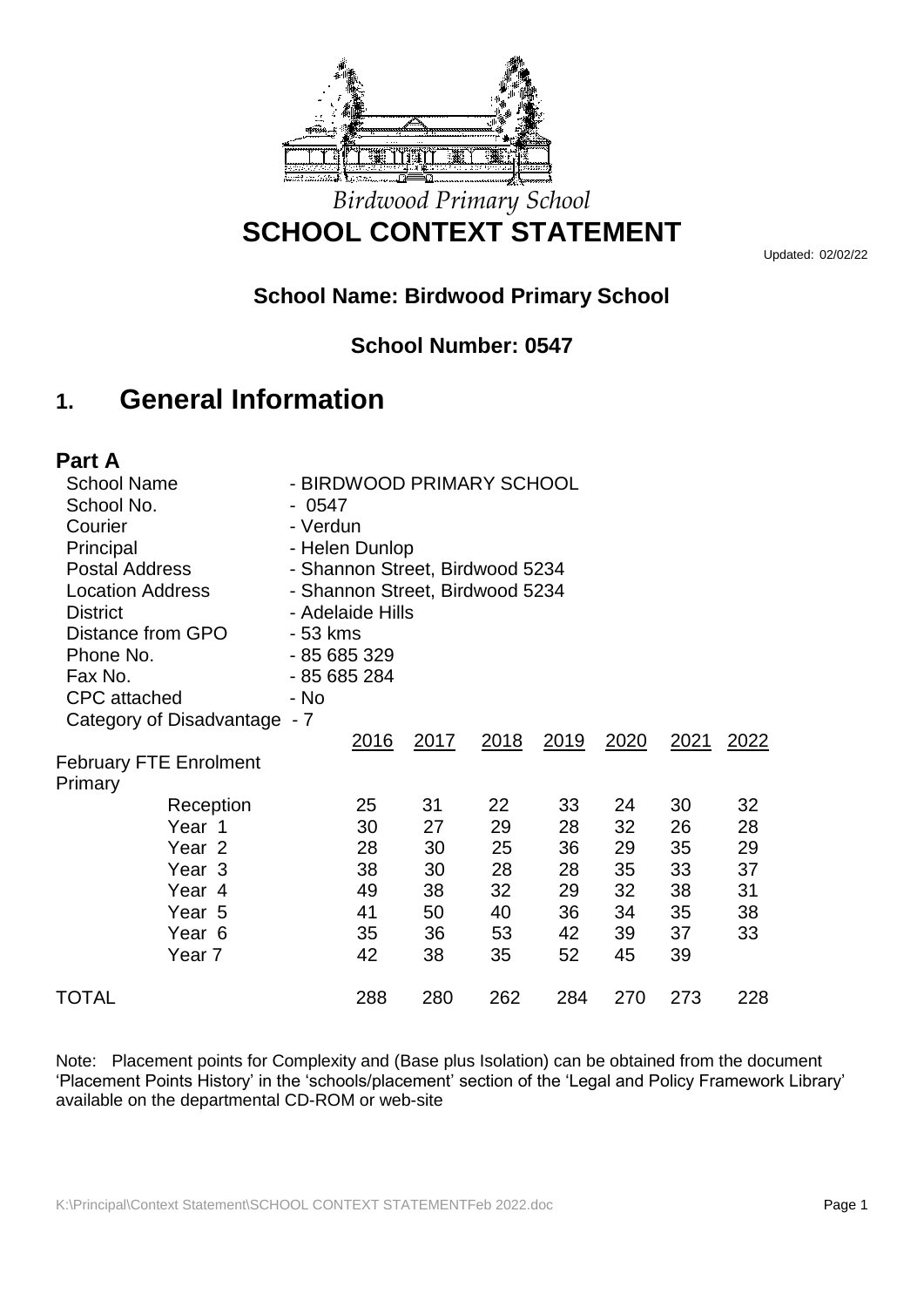### **Part B**

Deputy Principal's name

Bianca Laister

School e-mail address

dl.0547\_info@schools.sa.edu.au

Staffing numbers

12.5

OSHC

Yes.

Enrolment trends

Student numbers have remained relatively stable over the last few years. Our student numbers are currently 228 students.

Special arrangements

We work closely with the local cluster schools and are developing some closer links with Birdwood High School. Birdwood Primary and High Schools are co-located on the same site but operate as two separate sites.

Year of opening

1886

Public transport access

There is a local bus service between Adelaide and Birdwood but the hours do not coincide with school hours. School buses service both high school and primary school children in the local area. Eligibility criteria applies.

# **2. Students (and their welfare)**

General characteristics

We began this year with 228 students, approximately 23% of our students are on School Card and there are 30 students with One Plans.

Most students, who attend the school, live in Birdwood, some travel from neighbouring communities. A small percentage of our students live on properties outside of Birdwood. There is some employment in Birdwood but most people travel to Adelaide, the Barossa Valley or other Hills communities for employment.

Aboriginal Students

Number of students, less than 5%

(Pastoral) care programs

We have nine classes at our school. We have an increasing number of parents volunteering to support classroom programmes e.g. SAKG, Kids Hope mentors and listening to reading.

Support offered

We are well supported by DfE personnel e.g. Students with Disabilities, Speech Pathologist, Psychologist and a Behaviour Support coach.

Student management

K:\Principal\Context Statement\SCHOOL CONTEXT STATEMENTFeb 2022.doc **Page 2** Our Student Behaviour Management Policy is based on our values and restorative practices. We believe our policy is responsive to the needs of students, staff and parents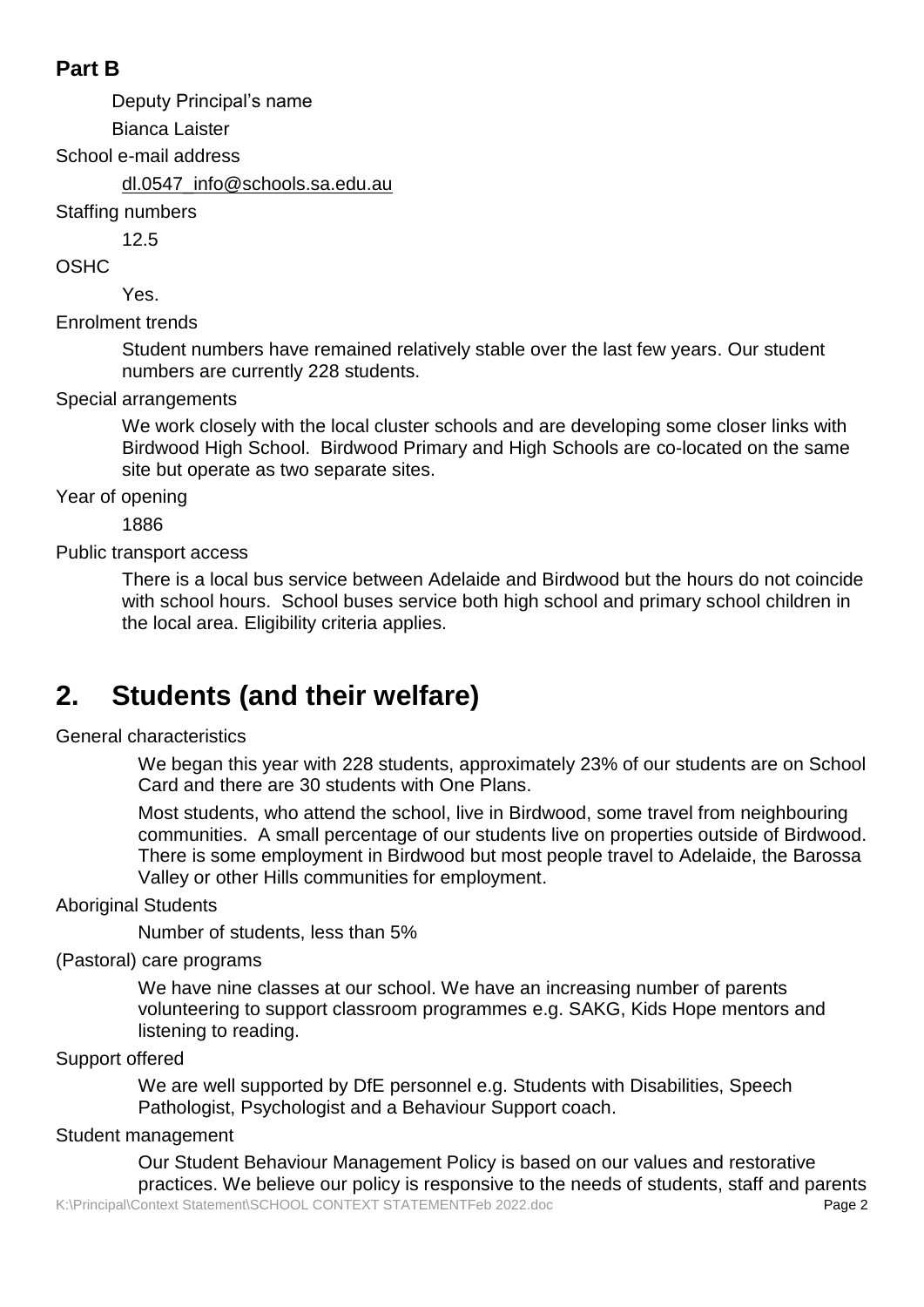and fits with current educational theory. Our policies link to the National Safe Schools strategy. We support students to better understand themselves and others by implementing the 'What's the Buzz' programme.

Student government

Weekly class meetings are held, with the Student Voice committee meeting fortnightly. Some of our senior students have a leadership role.

Special programmes

Birdwood is currently developing its music programme and continues with the support of private instructors. Currently students have access to piano, keyboard, vocal lessons and choir. We participate in the Festival of Music and Wakakirri on alternating years.

### **3. Key School Policies**

All policies can be found on our school website.

### **4. Curriculum**

Subject offerings – Australian Curriculum

English, Mathematics, Science, Humanities and Social Sciences, The Arts, Technologies, Health and PE and Languages (Japanese).

Open Access

N/A

Special needs

30 students on One Plans

Special curriculum features

The school has specialist teachers in the Arts, PE and Japanese. The school has the Stephanie Alexander Kitchen Garden Program.

Teaching methodology

All staff use the Australian Curriculum to plan, program and assess student learning. Our focus is Literacy and Numeracy and to stretch and challenge all students, ensuring they reach their full potential. Our core values of Respect, Responsibility and Resilience underpin all that we do.

#### Assessment procedures and reporting

We hold 3 way Student/Parent/Teacher interviews in Term 1. In terms 2 and 4 we send home written reports. Optional interviews are available at the end of term 3 and parents can request interviews as required. We use the new One Plan online program to individualise student plans for students with learning difficulties.

#### Joint programmes

N/A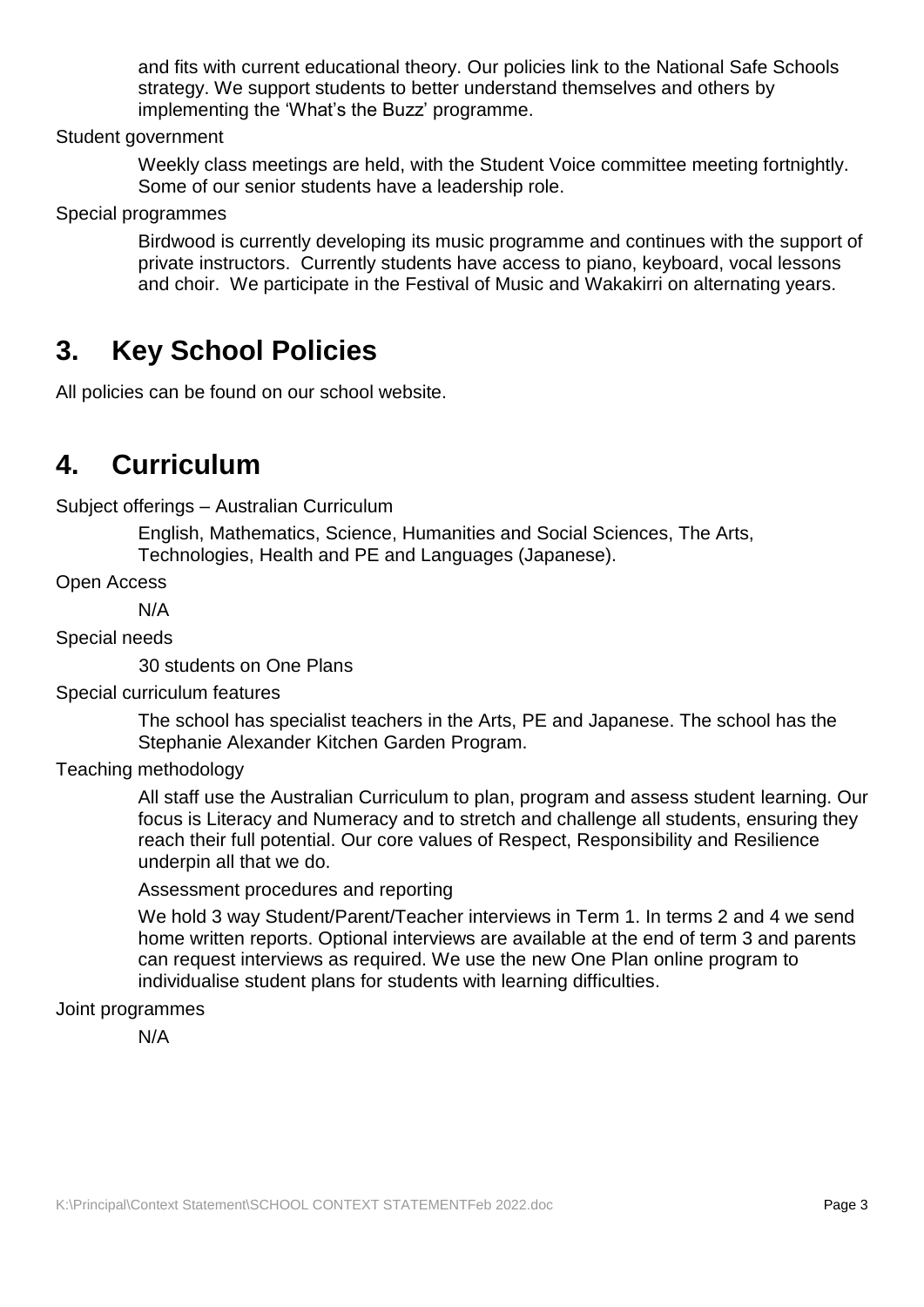# **5. Sporting Activities**

All classes are involved in daily fitness as well as regular PE lessons. We are involved in and support SAPSASA sporting activities for our older students. The school holds an annual sports day in Term 4.

## **6. Other Co-Curricular Activities**

#### General

Private Instrumental Music Instruction is available at the school. The school also has Wakakirri and a Choir.

Special

We hold 2 assemblies per term. Assemblies are well supported by parents. At the end of each year we have a whole school concert, both music and drama.

## **7. Staff (and their welfare)**

Staff profile

We have 27 full time and part time staff; this includes a Deputy Principal, the Principal and a Pastoral Care Worker.

#### Leadership structure

Currently consists of the Deputy Principal and the Principal in leadership positions.

Staff support systems

The staff are a cohesive group and very supportive of each other. Other support for staff is offered through the Torrens Valley Partnership.

#### Performance Management

Performance Management is an important aspect of our work and all staff are involved in at least two meetings during the year. All staff are involved in writing their own Performance Development Plan. This is connected to the Professional Standards for Teachers and the Site Improvement Plan.

#### **Staffing**

Most classes are mixed year levels. We have a LOTE (Japanese) teacher who teaches across the school – 0.4 LOTE and is also our JP Literacy support teacher. The Visual Arts teacher is 1.0. Our Librarian is an SSO 2, she manages the Resource Centre and also runs our Stephanie Alexander Kitchen lessons. There is also a 0.4 P.E teacher, who is also our Mathematics support teacher.

#### Access to special staff

Private providers offer piano/ keyboard lessons. Pastoral Care Worker on site 2 days each week.

#### **Other**

As part of our SAKG programme we employ specialist SSO's in cooking and gardening.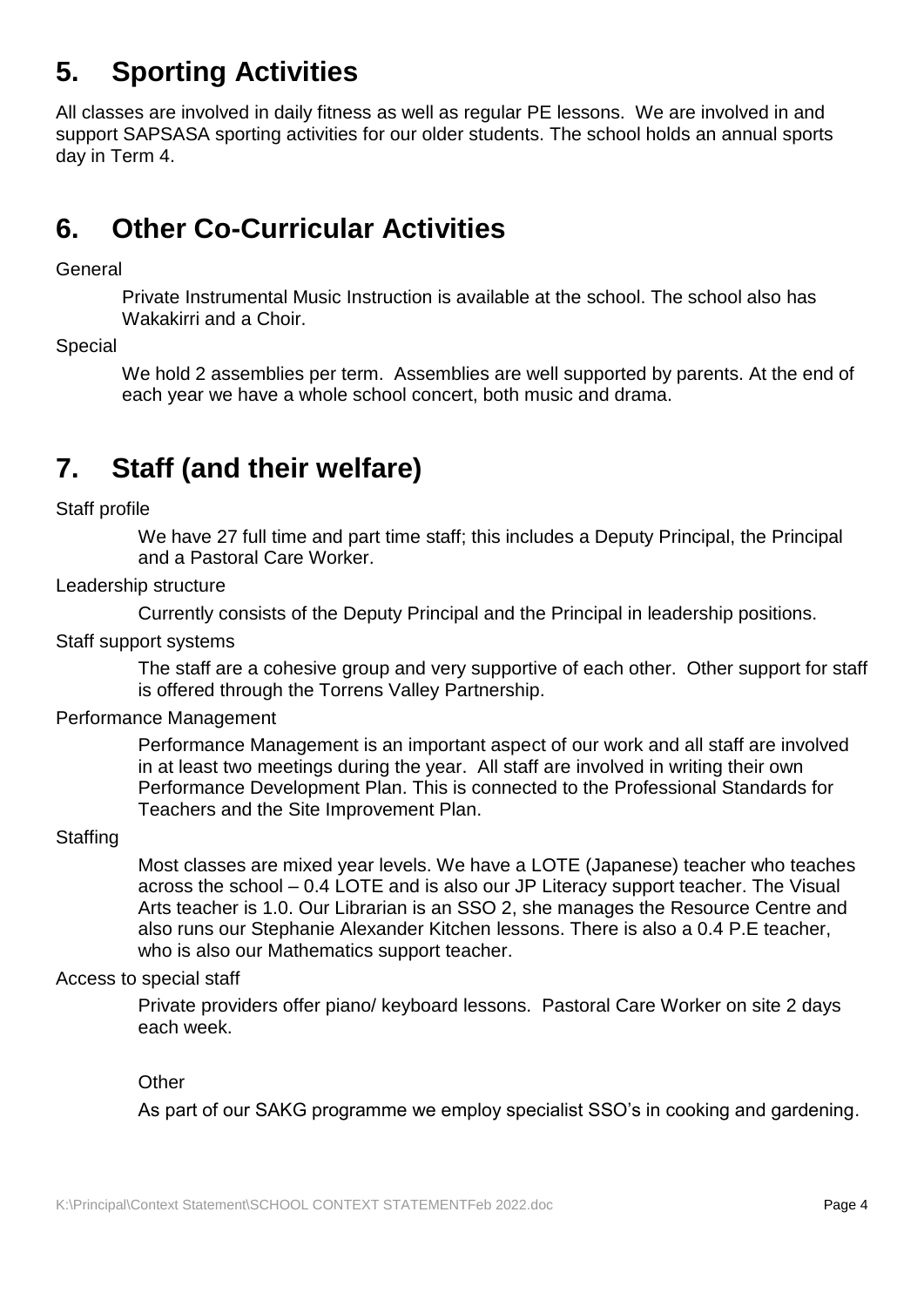### **8. Incentives, support and award conditions for Staff**

Complexity placement points - 1.5 Isolation placement points - N/A Shorter terms - N/A Travelling time - N/A Housing assistance - N/A Cooling for school buildings - All classrooms are air-conditioned Cash in lieu of removal allowance - N/A Additional increment allowance - N/A Designated schools benefits - N/A Aboriginal/Anangu schools -N/A Medical and dental treatment expenses - N/A Locality allowances - N/A Relocation assistance - N/A Principal's telephone costs N/A

## **9. School Facilities**

Buildings and grounds

The grounds and buildings are very attractive. There are five transportable buildings and the other classes are in a solid brick structure. Classes are divided by large folding doors. This gives teachers' the option of working in teams or as separate classes. The Administration section is housed in Pflaum House. Each class has access to electronic devices such as I-pads and laptops and brand new electronic whiteboards and a trolley containing 30 laptops is housed in the Resource Centre. There are many large, shady trees in the grounds, a large lawn area, playground, oval and synthetic court for students. We have a resource centre, gym, kitchen, art room and large vegetable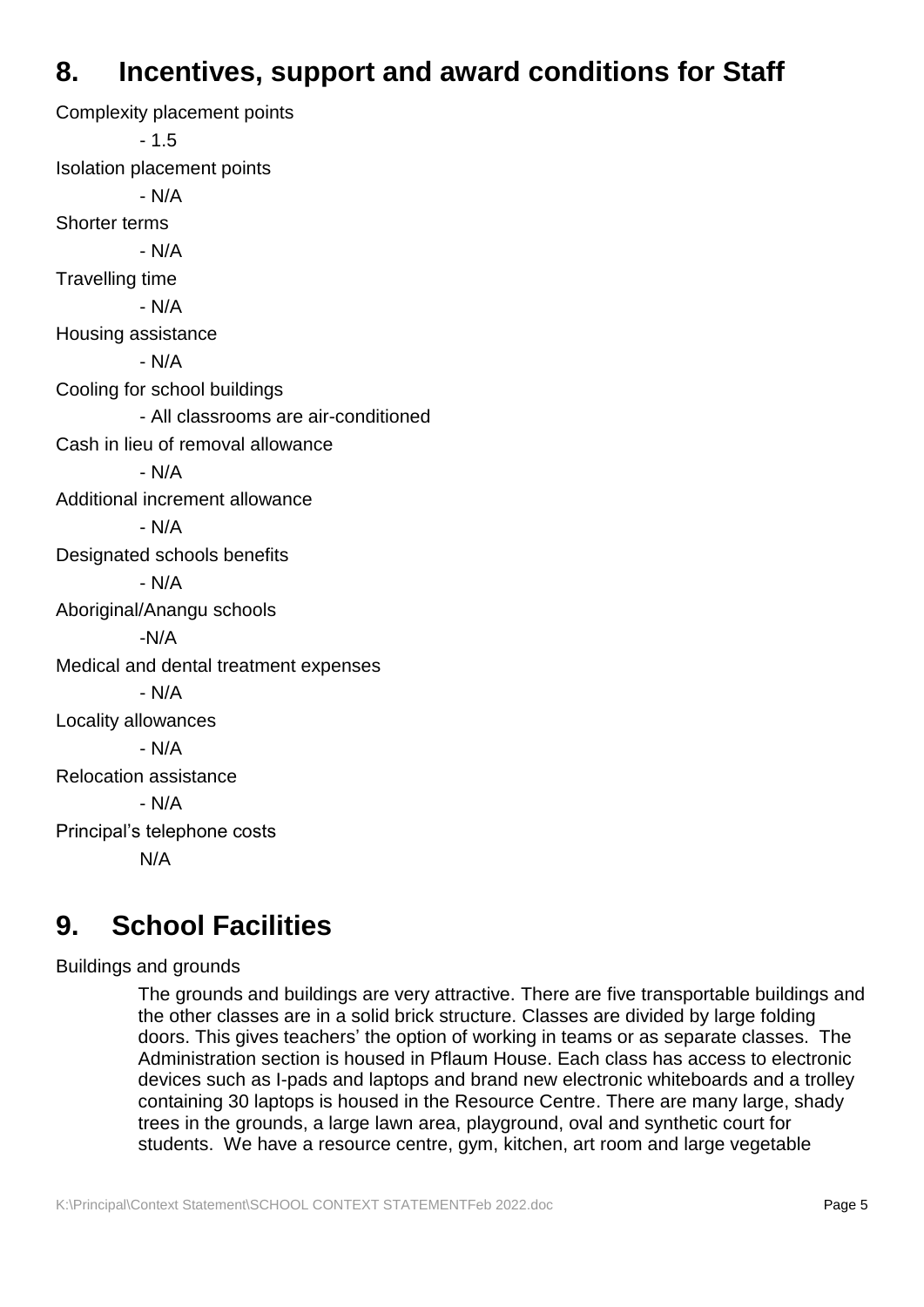garden. Blumberg Unit opened in 2015 containing two classrooms and two office areas and Talunga classrooms 1 & 2 opened in 2017.

**Cooling** 

All classes are air-conditioned

Specialist facilities

Resource Centre; Kitchen; SSO preparation room and a small room for students to work with SSO's on specialist programmes.

Student facilities

**Standard** 

Staff facilities

A new kitchen and staff room area was developed in 2016/2017

Access for students and staff with disabilities

Most areas accessible to disabled personnel through the use of ramps

Access to bus transport

There are a range of buses managed by Birdwood High School which transport students to Birdwood Primary School. Eligibility criteria applies.

### **10. School Operations**

Decision making structures

Classes hold weekly class meetings and the Student Voice committee meet fortnightly. The Personnel Advisory Committee meets regularly to discuss staffing issues. The Finance Committee meets approximately twice a term just before Governing Council meetings. Governing Council meets twice a term. There is a Farm Day Sub-Committee, which is mainly made-up of parents. This very energetic group manages Farm Day, which traditionally is the only fundraiser the school has during the year. The OSHC Committee, and SAKG Committee meet regularly to help promote our school.

Regular publications

Newsletters are published once every 3 weeks in weeks 1, 3, 6 & 9 of each term.

Other communication

Website, Skoolbag App, Facebook Page, MGM messages, Class communication and Flyers as needed.

School financial position

Farm Day supports our financial position and allows us to purchase a range of equipment for our school. The school is in a financially sound position.

Special funding

N/A